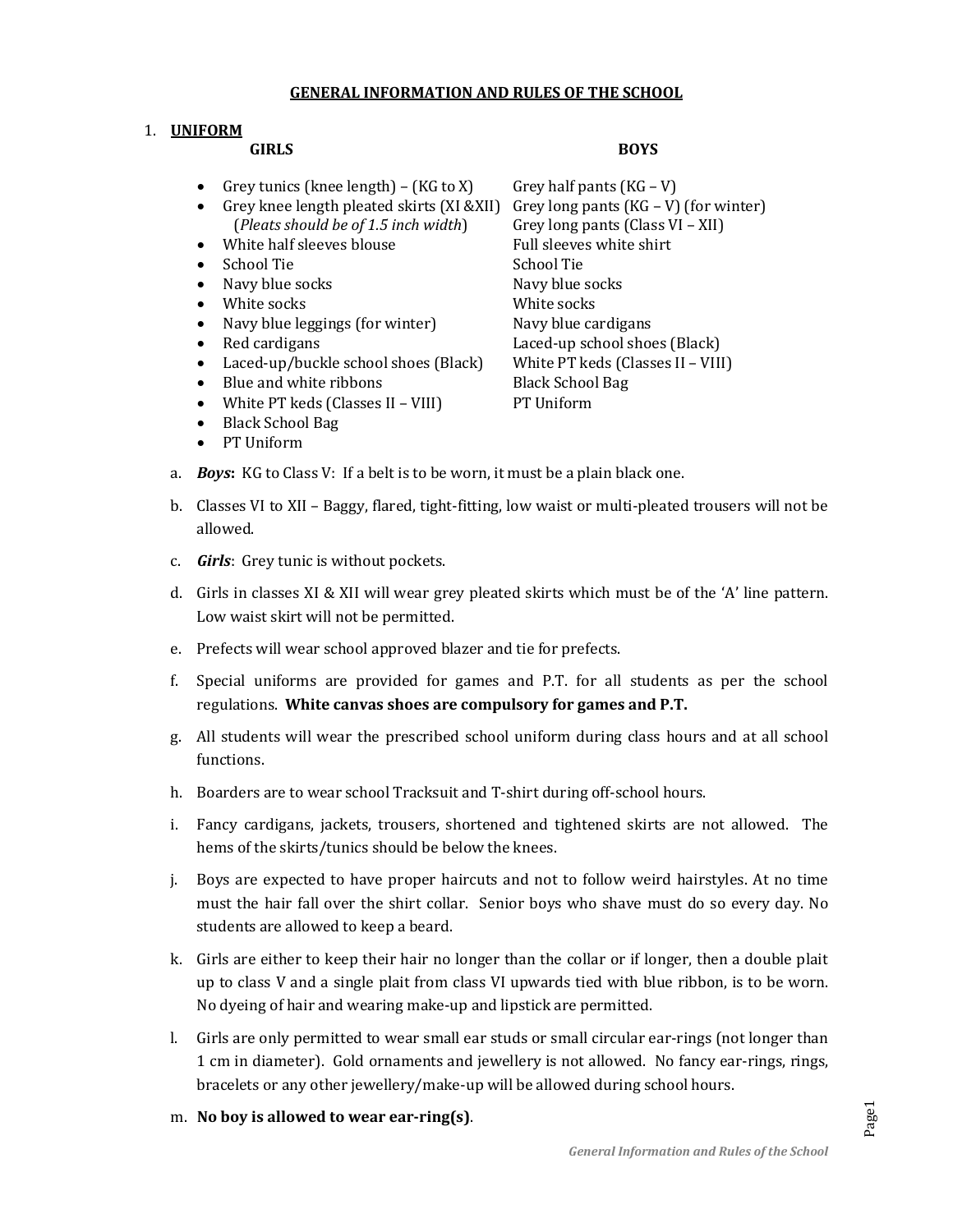n. Children may wear School muffler as and when necessary.

#### 2. **SCHOOL YEAR AND TIMINGS**

- a. The School year usually begins in February and ends in December.
- b. The closing and opening dates for each term are indicated in the School Calendar and are to be very strictly adhered to.
- c. Requests to leave earlier or return later than the dates stipulated will not be granted. Parents are asked not to make such request.
- d. Pupils are to be in school by 7.45 a.m. on Assembly days and 8.15 a.m. on other days.
- e. **School Assembly**
	- o **Kindergarten Section:** Classes LKG to II: Every day at 8.20 a.m.
	- o **Junior School**: Classes– III to VI: On Tuesdays & Thursdays at 8.10 a.m. in the school Chapel.
	- o **Senior School**: Classes VII to XII: On Mondays at 8:10 a.m.

# **Please note that if Monday is a holiday for any reason, it is compulsory for all dayscholars and boarders of Senior School to attend the Morning Assembly, when school re-opens.**

- f. Classes commence at 8.30 a.m. and end at 3.10 p.m.
- g. Attendance is taken at 8.30 a.m. and 1.00 p.m.
- h. Late arrivals to school will get their school diaries signed by the Headmaster, or his deputy or be sent home.

#### 3. **ATTENDANCE AND ABSENCE**

- a. A minimum of 90% attendance is required for promotion, despite qualifying academically.
- b. **Boarders who were absent must have the Administrator/Head of Boarding/ Headmaster's written permission to enter cottage/attend school.**
- c. Day-scholars/boarders who were absent must produce a letter explaining the cause of absence or have the absentee record filled in by their parents/cottage parents and signed by the Headmaster or his deputy before being allowed to enter class.
- d. A medical certificate must be produced for illness of more than two days.
- e. After an illness a pupil must produce a doctor's fitness certificate stating that he/she is fit to join school.
- f. The Headmaster's prior written permission must be sought for leave of absence from the boarding and the school.
- g. The Headmaster/Senior Master's prior permission for leave of absence from school is essential.
- h. Requests for absence of leave and reporting late attendance should be made in writing and not by phone.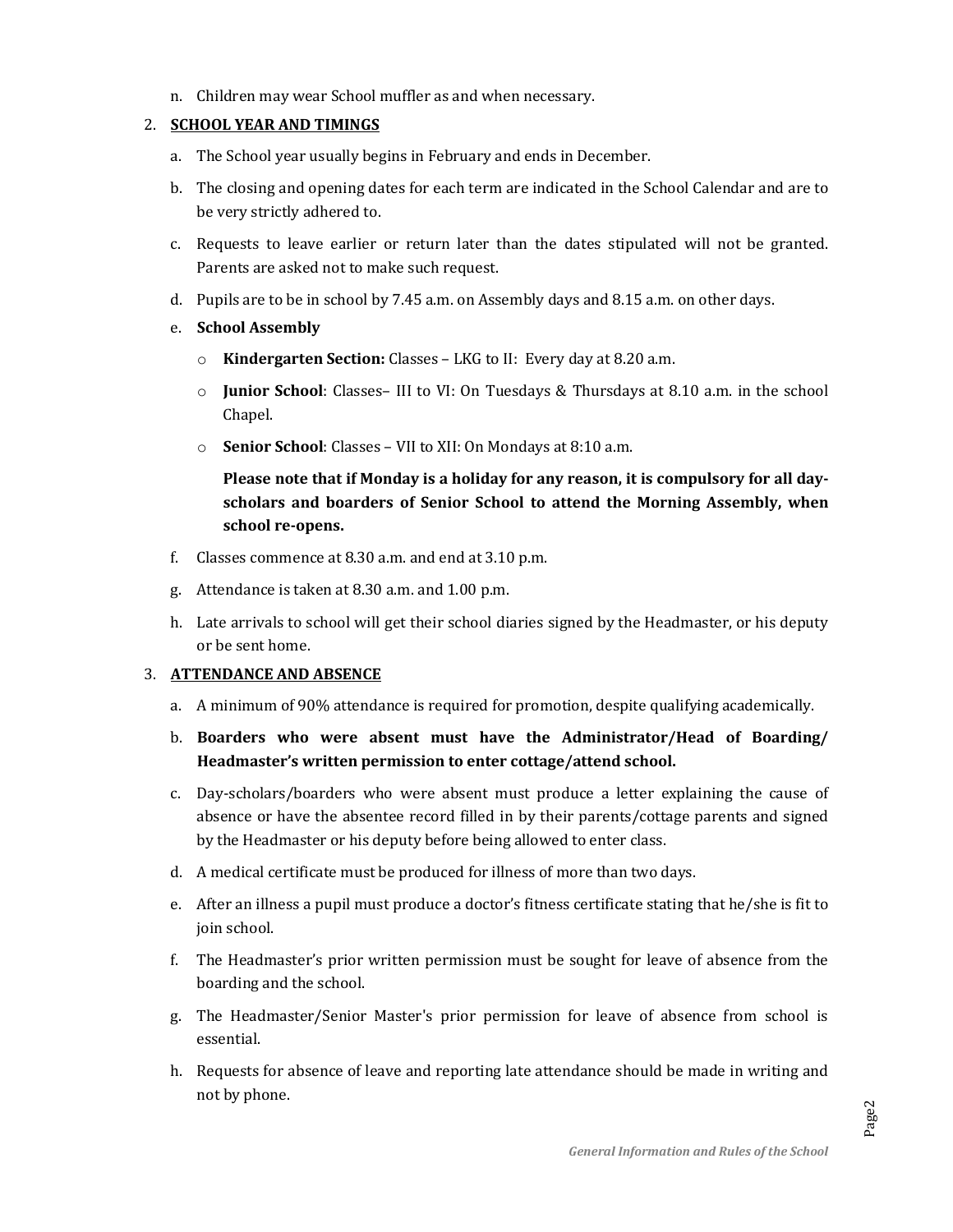i. Children absent on the first day of term or absent for five other days without permission are liable to have their names removed from the register.

## *In any case, a fine of Rs. 500/- per day of absence without permission will be imposed.*

## 4. **PROMOTION**

a. **Classes IX & X**: As per the Council's Rules & Regulations, a student is required to pass in **English and any other four subjects, at the ICSE (X) Council Examinations. The pass criterion is 35% in each subject.**

**Classes XI & XII:** As per the Council's Rules & Regulations, a student is required to pass in **English and any other three subjects, at the ISC (XII) Council Examinations. The pass criterion is 40% in each subject.**

- b. Please note that for Class X/XII, the final examination conducted by the school is considered as the qualifying examination for appearing at the ICSE/ISC examination.
- c. Marks obtained in tests and examinations will determine promotion.
- d. Students who are absent from examination for any reasons whatsoever will **NOT** be reexamined, or be promoted to the next class on requests from parents.
- e. The decision of the Headmaster and the school staff with regards to promotion is final.
- f. Students who fail for two consecutive years cannot remain in school and will have to be withdrawn.

## 5. **School Fees**

- a. All pupils are especially instructed to be regular in paying their fees. **Parents are to please note that Admit Cards will NOT be issued to a student during the Half-Yearly and Final Examinations if fees are outstanding.**
- b. Students in arrears of fees for more than two months are liable to be suspended until fees are paid.
- c. Boarders whose fees are in arrears for more than two months are liable to be returned to their parents at their own cost.
- d. It is the ruling of the Deputy Directorate of Anglo-Indian Schools, West Bengal that Transfer Certificate may not be issued to any pupil whose fees are not been settled/paid.
- e. If a day-scholar is to be withdrawn in mid-session, it will be necessary to pay the full school fees for the remainder of the school year.
- f. If a boarder is to be withdrawn in mid-session, it will be necessary to pay the boarding fees as well as the school fees for the remainder of the year.

## 6. **GENERAL RULES AND REGULATIONS**

- a. Candidates of classes IX and above must be in possession of a copy of the syllabus and regulations of the Council for the Indian School Certificate Examinations, New Delhi, of the year in which they are to appear for the said Examination.
- b. Boarders/Day-scholars will not be permitted to leave the school premises during class hours without written permission from the Head of Boarding/Headmaster.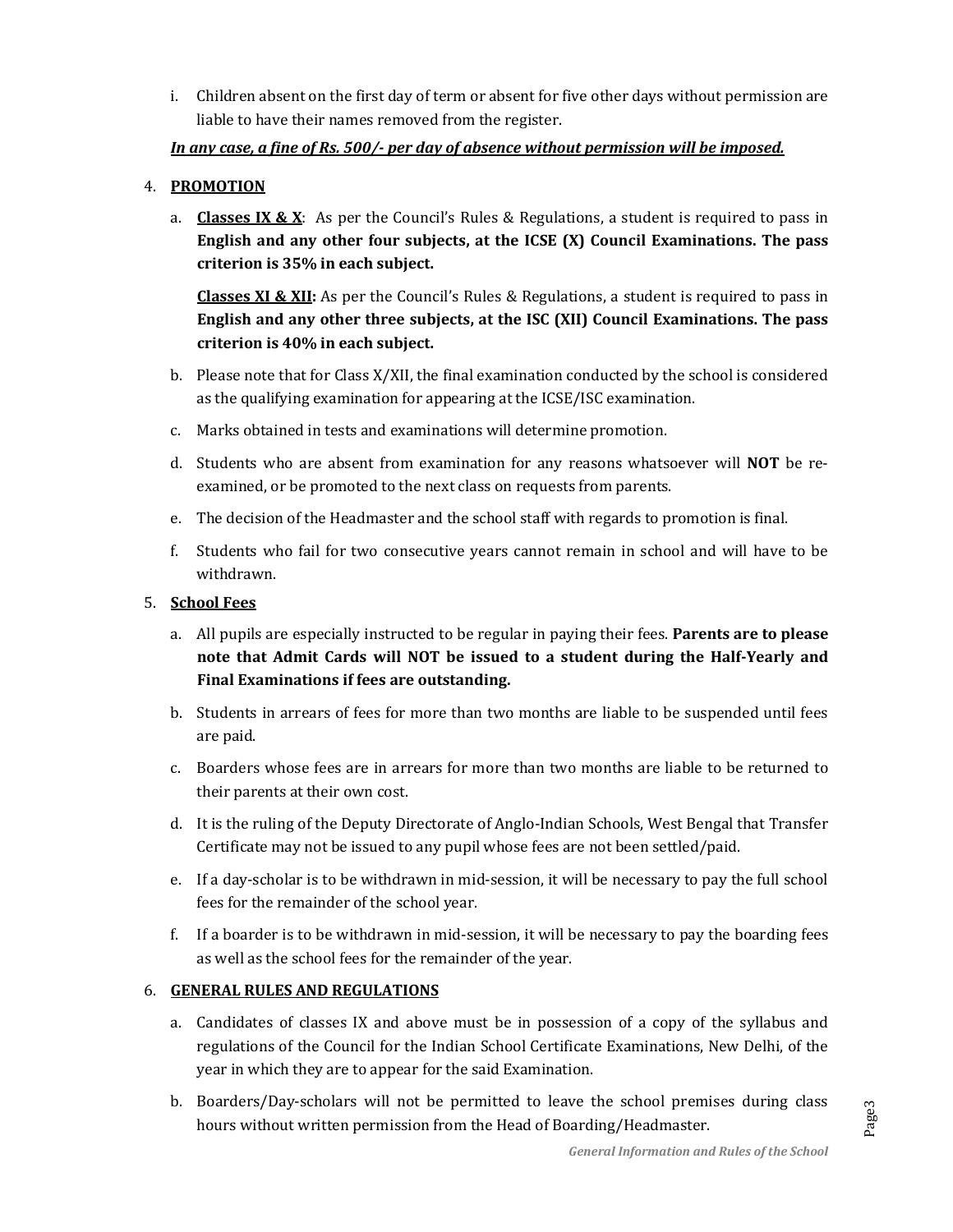- c. Boarders must seek the Head of Boarding's written permission to leave the campus.
- d. Day-scholars must compulsorily participate in games and other activities of the school.
- e. All students will be on the school campus during recess.
- f. Boarders having to return to cottage during class hours must have the written permission from the Headmaster/Senior Master/Class Teacher.
- g. No girl will return to the cottage alone. At all times girls are to move around in groups of at least two.
- h. Boarders going to town on **outing days** must go in full school uniform along with Cottage parent and stay in full school uniform.
- i. Boarder Boys and ALL Girls will not be allowed to leave the school campus for holidays, unless accompanied by their parents or legal guardians. Photographic identification of parents/guardians is required. Boarder boys of Class XI & XII may be permitted to travel during holidays after being authorised (in writing) by the parents. However, girl boarders are not permitted to travel by themselves.
- j. Boarders who have local guardians and who go out with them for holidays, etc., are not permitted to say in local lodges and hotels. Those who do so will be expelled immediately without notice. They are to stay with their guardians only.
- k. Parents/guardians of boarders may visit their children on the school campus only on 2<sup>nd</sup> Saturday of the month from 9.00 am to 4.00 p.m.
- l. All parents/guardians may arrange for interviews with the School Authorities after making an appointment.
- m. Parents may meet teachers regarding their children at morning recess, lunch break or after school on school days after obtaining the necessary written permission from the respective Section Head.
- n. Parents/Guardians of day-scholars are requested to ensure the following:
	- 1. Frequent checks on their children's attendance and behaviour and signing of leave notes.
	- 2. Sending children on time for classes and other functions.
	- 3. No child should return home during class hours without a note from the Headmaster/ Senior Master.
	- 4. Regular completion of homework and study.
	- 5. Those books are brought to school according to the time-table in proper condition.
- o. Students are not permitted to carry and use any electronic gadgets such as, cell phones, music players, video games, etc., in the school premises (school and cottages). If a child is found in possession with any kind of electronic gadgets, the items will be confiscated and will not be returned.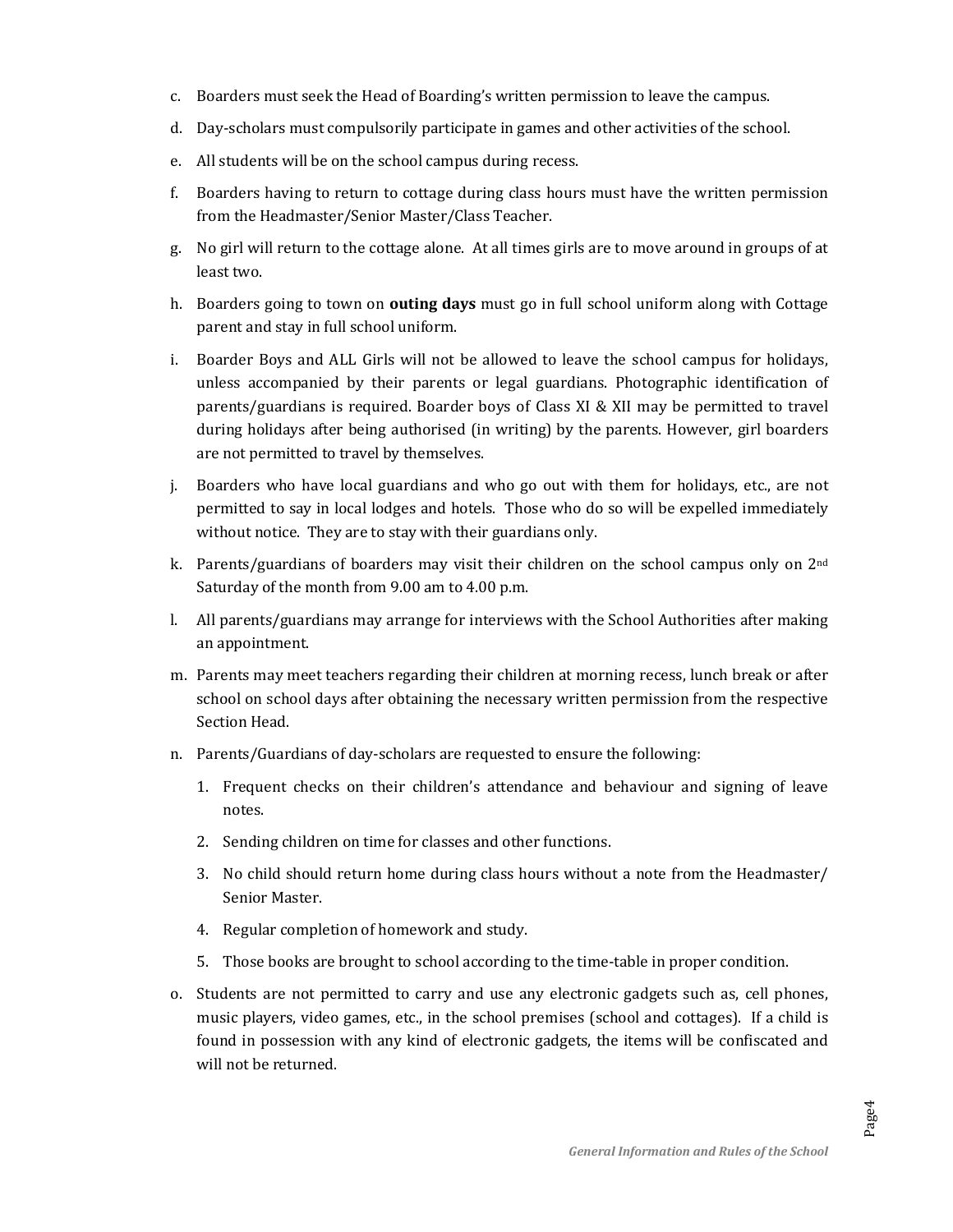- 7. **Enrolment in Dr. Graham's Homes implies, on the part of pupils and parents willingness to comply with the rules and regulations of the school.**
	- a. Parents are expected to co-operate with the school by enforcing regularity and discipline.
	- b. Diaries are to be checked regularly by parents for remarks by teachers regarding academic progress, behaviour, neglect of home-assignments and for the test results.
	- c. The diary is a personal record of each student. It should be brought to school daily and if lost, it must be replaced on payment of Rs. 100.00. At no cost should the diary be defaced or disfigured.
	- d. **Students are themselves responsible for the safe custody of their books and other belongings. Each article should be marked with the pupil's name, class and section. The school will not be responsible for books, articles of clothing, other valuables or money, lost or stolen.**
	- e. **Students bringing or in possession of books, periodicals or pictures or newspapers of an objectionable nature shall be immediately expelled from school.**
	- f. Any damage done to school property must be compensated by the pupil concerned.
	- g. **A student who engages in deliberate harm to a person or damage to school/staff property is liable for expulsion.**
	- h. **Students who are disrespectful or neglect studies or fail to obey the rules are liable to be expelled/withdrawn without notice.**
	- i. Students will be **EXPELLED** immediately from school and the boarding if he/she is found to use/have used or in possession of any **psychotropic substances (drugs) or alcohol.**
	- j. A high standard of discipline is expected from students at all times in manner of action, speech and dress.
	- k. **Students are expected to speak in English at all times in school, except in the 2nd language and 3rd language classes.**
	- l. It is mandatory for all students to attend school functions in full school uniform.
	- m. The rules and regulations concerned with correct uniforms, punctuality, attendance at school, participation in curricular and co-curricular activities, conduct and behaviour are to be specially noted and strictly followed.
	- n. It is obvious that the Homes authorities expect their students to be proud of their school and to uphold its values and traditions, and at no time do anything that would bring disgrace to the honour of this institution.
	- o. Only specified pocket money (max Rs. 200 for boarders at any point time) will be given, the school reserves the right to confiscate amounts in excess of the prescribed limit for boarders.
	- p. Boarders are advised to keep their excess pocket money with the school office for miscellaneous expenses.
	- q. Boarders are not permitted to carry/keep ATM card with them.